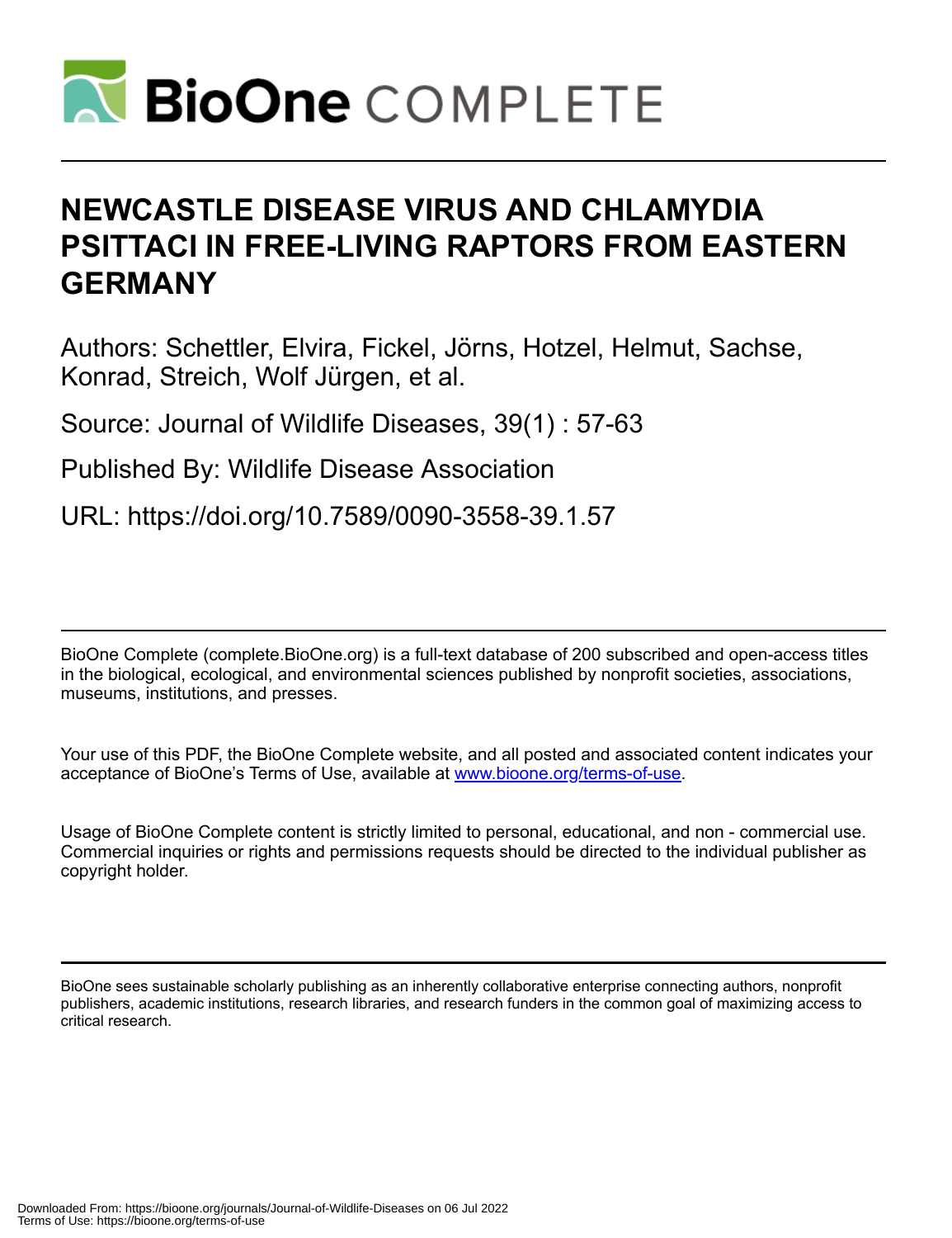# **NEWCASTLE DISEASE VIRUS AND CHLAMYDIA PSITTACI IN FREE-LIVING RAPTORS FROM EASTERN GERMANY**

**Elvira Schettler,<sup>1</sup> Jörns Fickel,<sup>1</sup> Helmut Hotzel,<sup>2</sup> Konrad Sachse,<sup>2</sup> Wolf Jürgen Streich,<sup>1</sup> Ulrich Wittstatt,<sup>3</sup> and Kai Frölich<sup>1,4</sup>** 

<sup>1</sup> Institute for Zoo Biology and Wildlife Research, Alfred Kowalke Strasse 17, 10315 Berlin, Germany

<sup>2</sup> Federal Research Centre for Virus Diseases of Animals (BFAV), Jena Institutes, Branch 4, Naumburger Strasse 96a, 07743 Jena, Germany

<sup>3</sup> Institut für Lebensmittel, Arzneimittel und Tierseuchen, Invalidenstraße 60, 10557 Berlin, Germany

<sup>4</sup> Corresponding author (email: Froelich@izw-berlin.de)

ABSTRACT: Organ samples from free-living raptors from the federal states of Berlin and Brandenburg in eastern Germany were tested for Newcastle disease virus (NDV; *n*5331) and *Chlamydia psittaci* (*n*539) by polymerase chain reaction (PCR). In 18 individuals NDV nucleic acids were detected. These samples originated from barn owls (*Tyto alba*;  $n=15$ , 28%), tawny owl (*Strix aluco*; *n*51, 5%), common buzzard (*Buteo buteo, n*51, 1%), and European kestrel (*Falco tinnunculus*; *n*51, 4%). In 29 (74%) of 39 samples *C. psittaci* was detected. *Chlamydia psittaci* is common in free-living birds of prey in the investigated area.

*Key words: Chlamydia psittaci,* Germany, Newcastle disease virus, polymerase chain reaction, raptors.

#### **INTRODUCTION**

Newcastle disease (ND) and chlamydiosis are present in Germany. Two hundred and nine ND and 1,111 chlamydiosis outbreaks were reported from Germany between 1994 and 1997 (OIE, pers. comm.). Newcastle disease is caused by an avian paramyxovirus-1 (NDV) within the family *Paramyxoviridae* that has an intracerebral pathogenicity index in 1 day-old chicks (*Gallus gallus*) of 0.7 and greater or in which multiple basic amino acids have been demonstrated at the C-terminus of the F2 protein and phenylalanine at residue 117, which is the N-terminus of the F1 protein (Alexander, 2000). *Chlamydia psittaci,* the etiological agent of chlamydiosis, is a highly infectious, obligate, intracellular bacterium. Both pathogens affect a wide range of avian hosts and have been isolated from captive and free-living birds of prey (Kaleta and Baldauf, 1988; Gerbermann and Korbel, 1993). Both diseases, but especially chlamydiosis can be a risk for personnel working with wildlife  $(Lüthgen, 1978; Anonymous, 1998a).$ Therefore, epizootiologic studies of NDV and *C. psittaci* in free-living birds of prey are of considerable importance. As many migratory birds also European raptors may

facilitate rapid spread of infections across countries, especially those species that congregate before, during or after migration. Moreover, ND or chlamydiosis might be transferred by translocation of birds of prey and could also be spread during flying of falconry birds (Forbes, 1997).

For numerous reasons many raptor species have become threatened in Europe (Gerlach, 1974; Anonymous, 1998b). Thus, detailed knowledge of raptor diseases is of considerable importance (Sander, 1995), especially since wild birds of prey are increasingly kept in raptor centers for conservation or rehabilitation purposes and reintroduction programs are conducted (e.g., in Brandenburg state with peregrine falcons [*Falco peregrinus*; Sömmer, 2000]). In this context, investigations of relevant diseases in free-living birds of prey are important.

Our objective was to determine occurrence of NDV and *C. psittaci* in free-living birds of prey in the states of Berlin and Brandenburg in eastern Germany using polymerase chain reaction (PCR). Moreover, we were interested to know whether free-living birds of prey could serve as reservoirs of these pathogens and to what extent rare raptor species such as peregrine falcon, osprey (*Pandion haliaetus*), and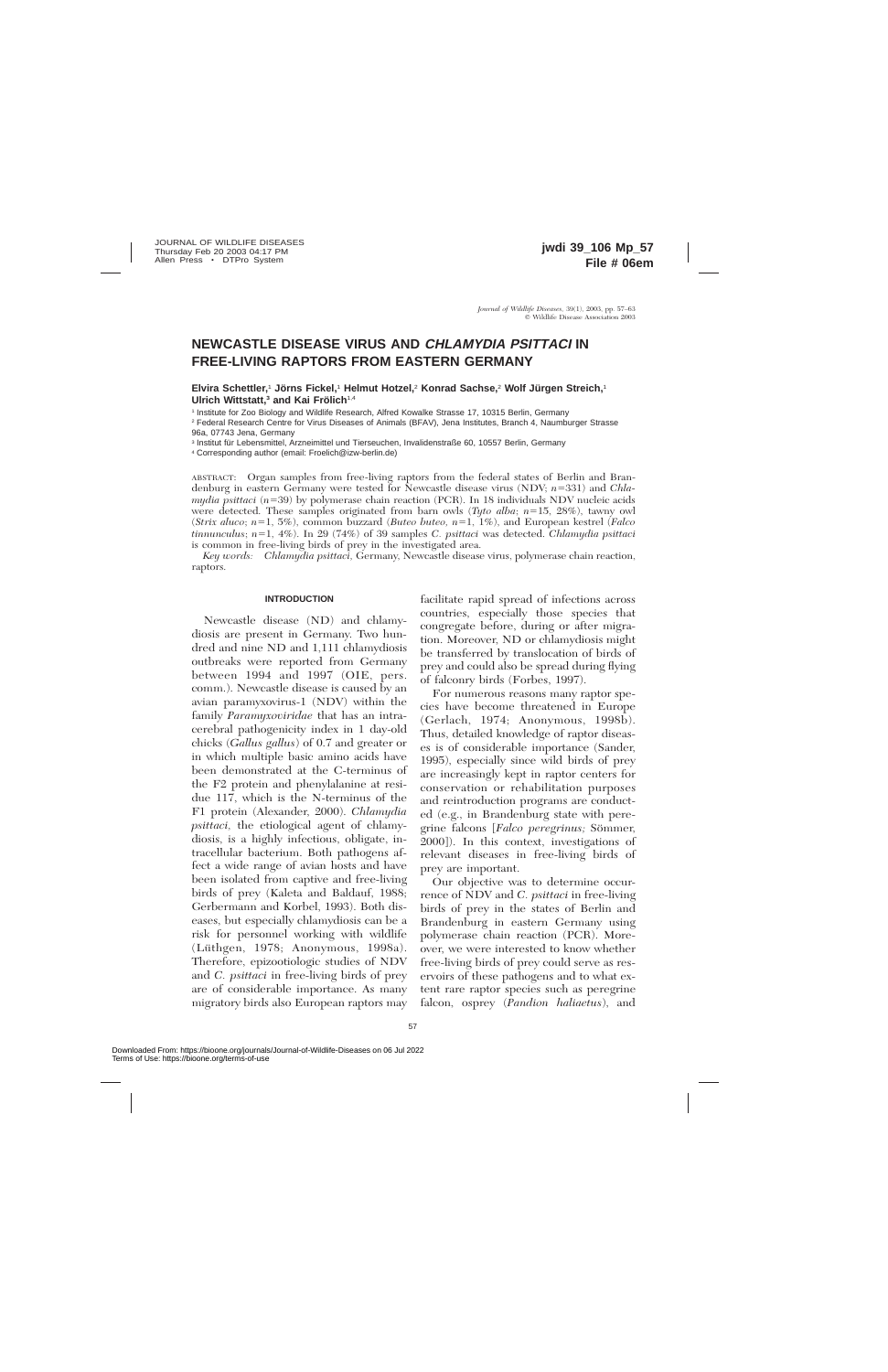| Species                                       | NDV <sup>a</sup>     | $C.$ psittaci <sup>b</sup> |
|-----------------------------------------------|----------------------|----------------------------|
| Common buzzard ( <i>Buteo buteo</i> )         | $1/105$ <sup>c</sup> | 4/5                        |
| Barn owl $(Tyto \text{ alba})$                | 15/54                | 3/5                        |
| Eurasian sparrowhawk (Accipter nisus)         | 0/45                 | 2/3                        |
| Goshawk (Accipiter gentilis)                  | 0/28                 | 3/4                        |
| Eurasian kestrel (Falco tinnunculus)          | 1/24                 | 6/6                        |
| Tawny owl (Strix aluco)                       | 1/21                 | 3/4                        |
| White-tailed sea eagle (Haliaeetus albicilla) | 0/16                 | 2/2                        |
| Long-eared owl (Asio otus)                    | 0/8                  | 0/2                        |
| Osprey (Pandion haliaetus)                    | 0/7                  | 0/1                        |
| Red kite (Milvus milvus)                      | 0/7                  | 1/1                        |
| Peregrine falcon (Falco peregrinus)           | 0/4                  | 2/2                        |
| Eagle owl (Bubo bubo)                         | 0/3                  | 0/1                        |
| Tengmalm's owl (Aegolius funenereus)          | 0/3                  | nd <sup>d</sup>            |
| Black kite (Milvus migrans)                   | 0/2                  | 1/1                        |
| Northern rough legged buzzard (Buteo lagopus) | 0/2                  | 1/1                        |
| Honey buzzard (Pernis apivorus)               | 0/1                  | 1/1                        |
| Marsh harrier (Circus aeruginosus)            | 0/1                  | $^{\rm nd}$                |
| Total                                         | 18/331               | 29/39                      |

TABLE 1. Polymerase chain reaction positive raptors to Newcastle diseases virus and *Chlamydia psittaci.*

<sup>a</sup> Newcastle disease virus.

<sup>b</sup> *Chlamydia psittaci.*

<sup>c</sup> Number of positive reactors/number of samples tested.

 $d$  nd=not determined, insufficient volume available.

white-tailed sea eagle (*Haliaeetus albicilla*) are possibly threatened by these agents.

#### **MATERIALS AND METHODS**

A total of 342 lung and brain samples and 153 spleen samples from free-living birds of prey was collected between 1994 and 1997. The samples originated from Berlin  $(52^{\circ}30^{\prime})N$ ,  $13^{\circ}20'E$ ) and Brandenburg (51°35′–53°45′N,  $11^{\circ}60'$ – $14^{\circ}70'E$ ) in eastern Germany and came from various raptor species (Table 1) that were submitted to the federal veterinary investigation center in Berlin. Information on case history and pathologic findings was only available in 46 cases. All samples were stored at  $-80$  C until examined.

Brain and lung from 331 raptors were tested for NDV nucleic acids by a modification of the PCR described by Stäuber et al. (1995). Due to logistic reasons, brain and lung samples were not tested separately. At first, total RNA was isolated from lung and brain samples (30–50 mg) using the RNeasy<sup>®</sup> Mini Kit (Qiagen, Hilden, Germany) according to manufacturer's instructions. The RNA was stored at  $-80$  C. Oligonucleotide primers were NCD3 and NCD4 (Stäuber et al., 1995). Reverse transcription  $(RT)$  was performed in a total of 25.2  $\mu$ l containing 30–300 ng RNA in 14.75 ml, 200 U M-MLV reverse transcriptase (Promega, Madison, Wisconsin, USA), 1.25 U RNase inhibitor (Pro-

mega), 3 mM  $MgCl<sub>2</sub>$ , 2 mM of each dNTP (Promega), and 120 pmol NCD3 sense primer, 50 mM Tris-HCl (pH 8.3), and 75mM KCl. After denaturation (95 C, 5 min) of the sense primer NCD3 and RNA, remaining components of the RT mixture were added. The RT was performed for 30 min at 37 C followed by 15 min at 42 C. Finally, the RT was heat inactivated for 5 min at 99 C. The cDNA was stored at 4 C until further use. Following RT a PCR  $(50 \mu l)$  was performed under the following conditions: 10  $\mu$ l cDNA (from the 25.2  $\mu$ l RT-reaction), 1 U AmpliTaq DNA polymerase (Perkin Elmer, Langen, Germany), 5 mM MgCl2 (Perkin Elmer), 0.5 mM of each dNTP (Promega), 50 pmol NCD3, 50 pmol of the antisense primer NCD4, 10 mM Tris-HCl (pH 8.3), and 50 mM KCl. After an initial denaturation period (90 sec at 94 C), DNA was amplified throughout 35 cycles (94 C, 30 sec; 51 C, 30 sec; 72 C, 60 sec). The PCR was completed with a terminal elongation phase (10 min, 72 C). The expected length of the amplified DNA fragment was  $310$  bp. Five  $\mu$ l of the amplicons were analysed in 2% agarose gels in tris-acetate EDTA buffer. Amplified DNA was size-evaluated with a 100 bp DNA ladder 323– 1S (New England Biolabs, Schwalbach, Germany). In order to identify PCR amplicons as NDV fragment direct sequencing was performed (Sanger et al., 1977) using BigDye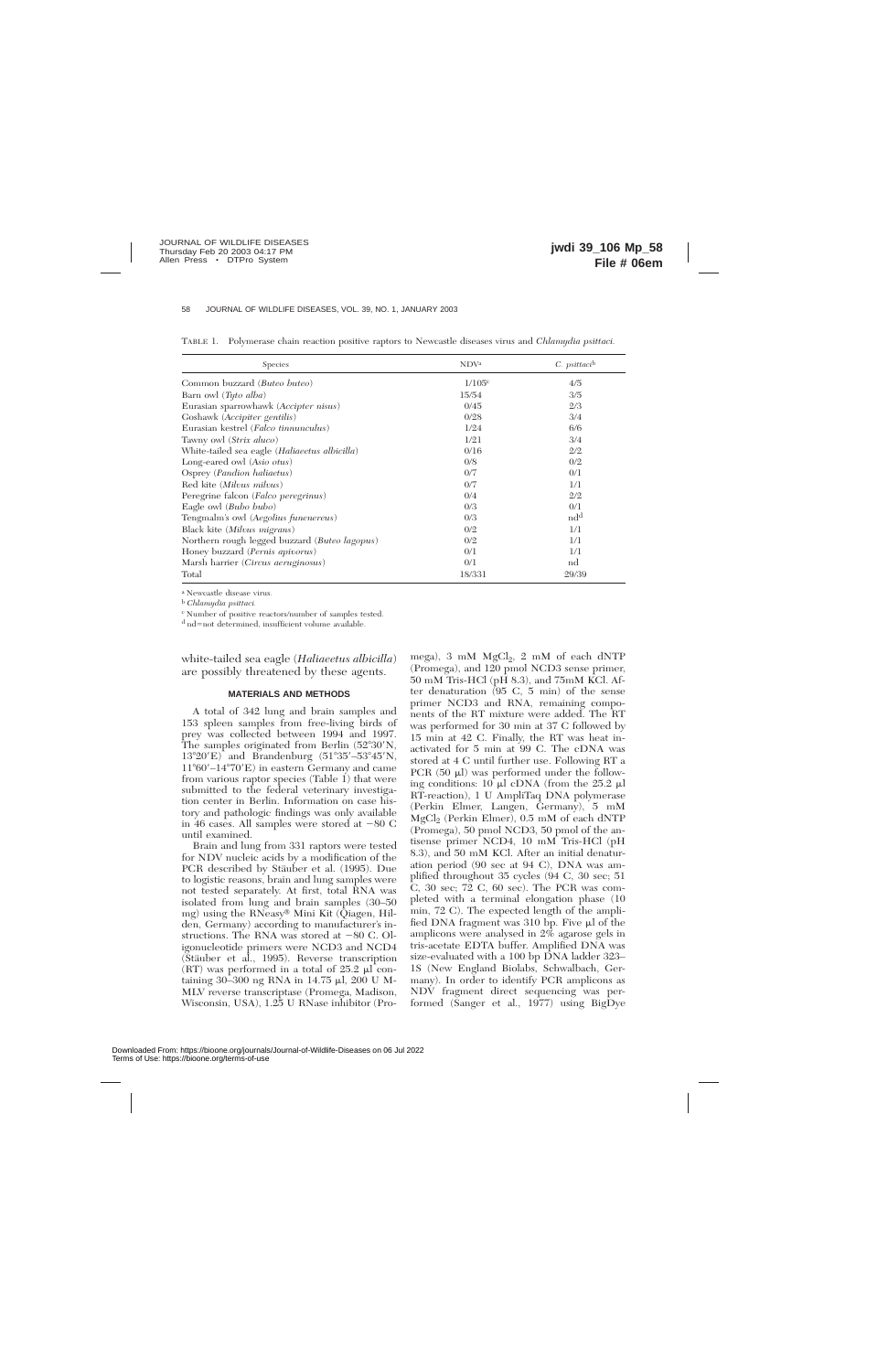| Primer                 | Specifity                                  | Nucleotide sequence <sup>a</sup>                                                     |
|------------------------|--------------------------------------------|--------------------------------------------------------------------------------------|
| 201CHOMP<br>CHOMP 336  | Chlamydia spp.<br>Chlamydia spp.           | 5'-GGI GCW GMI TTC CAA TAY GCI CAR TC-3'<br>5'-CAA GMT TTT CTG GAY TTM AWY TTG TT-3' |
| TRACH 269<br>PNEUM 268 | C. trachomatis                             | 5'-ACC ATT TAA CTC CAA TGT ARG GAG TG-3'<br>5'-GTA CTC CAA TGT ATG GCA CTA AAG A-3'  |
| 218 PSITT<br>204 PECOR | C. pneumoniae<br>C. psittaci<br>C. pecorum | 5'-GTA ATT TCI AGC CCA GCA CAA TTY GTG-3'<br>5'-CCA ATA YGC ACA ATC KAA ACC TCG C-3' |

TABLE 2. Primer sequences for the detection of *Chlamydia.*

<sup>a</sup> Degenerated nucleotides: K=(G, T) M=(A, C) R=(A, G) W=(A, T) Y=(C, T) I=(Inosin).

Fluorescence Cycle Sequencing Kit (Applied Biosystems, Foster City, California, USA). Sequencing primers were NCD3 and NCD4 for the complementary strands. For pathotypic characterization (Seal et al., 1995), amplicons were cloned into pGemT vector (Promega) prior to sequencing. The sequence fragments were separated using the 310 C Automatic Sequencer (Applied Biosystems) equipped with Data Collection<sup>®</sup> V. 1.02 Software (Applied Biosystems). Sequence analysis was performed using the Sequencing Analysis® V.3.0. program (Applied Biosystems).

Sufficient spleen and lung samples were available to test 39 birds for *C. psittaci* by a modified version of the nested PCR procedure described by Kaltenböck et al. (1997) based on the *omp*1 gene of chlamydiae. This nested PCR only allows statements to classical *Chlamydia* species, in this case *C. psittaci.* DNA was isolated from approximately 25 mg of each organ sample using the High Pure PCR Template Preparation Kit (Roche Diagnostics, Mannheim, Germany) according to manufacturer's instruction. DNA in the final eluate of 200  $\mu$ l was precipitated with 0.6 volumes of isopropanol. After centrifugation (10 min at  $12,000\times G$  and air drying the precipitate was redissolved in 20  $\mu$ l of PBS (10 mM Na<sub>2</sub> HPO<sub>4</sub>, 10 mM NaH2 PO4, 0.145 mM NaCl; pH 7.0).

The first step was a genus-specific amplification using primers 201CHOMP and CHOMP336 (JenaBioScience, Jena, Germany). Each reaction mix contained  $1 \mu l$  of sample DNA extract,  $1 \mu l$ of dNTP mix  $(2 \text{ mM each})$ , 5  $\mu$ l of  $10 \times Tag$ DNA buffer (Roche Diagnostics), 1 µl of each primer (20 pmol/µl), 0.2 µl *Taq* DNA polymerase (5 U/ $\mu$ l; Roche Diagnostics), and 40.8  $\mu$ l water. Negative controls without sample DNA, and positive controls containing DNA extract of a reference strain were included in each series. The following temperature-time program was used: initial denaturation of 1 sec at 97 C, 50 cycles with 1 sec at 97 C, 60 sec at 50 C, and 60 sec at 72 C, final extention step of 60 sec at 72 C. For the second amplification we used species-specific primer combinations: 218PSITT/CHOMP336

(for *C. psittaci*), 204PECOR/CHOMP336 (for *C. pecorum*), 201CHOMP/PNEUM268 (for *C. pneumoniae*), 201CHOMP/TRACH269 (for *C. trachomatis*). All primer sequences are listed in Table 2. One  $\mu$ l of the genus-specific PCR product was used as template in the species-specific amplification. Polymerase chain reaction conditions were the same as above except that the number of cycles was reduced to 30. An amplicon size of 389–404 bp confirmed the presence of *C. psittaci* DNA. Finally, PCR products were analysed by a 1% agarose gel electrophoresis.

Species  $(n=22)$ , age  $(n=4)$ , sex, and the investigation year (1995–97) were regarded as variables potentially influencing the outcome of the PCR test. Regarding age determination a bird was classified as nestling, juvenile, subadult or adult according to the method described by Baker (1993). Chi-square tests were used to detect interdependencies between pairs of categorical or binary variables (Bortz et al., 1990). Adjusted standardized residuals in contingency tables were calculated to identify the categories responsible for significant chisquare values (Everitt, 1977). The significance level was set to  $\alpha=0.05$ . All statistical calculations were performed using the SPSS version 9.0 software.

#### **RESULTS**

Of 331 birds of prey 18 were positive for NDV nucleic acids using PCR (Table 1). Amplicons were cloned, sequenced, and classified as being lentogenic (Fig. 2) according to Seal et al. (1995). Sixteen (18%) of 89 owls were NDV nucleic acid positive while only two  $\langle \leq 1\% \rangle$  reactors were found among 242 diurnal birds of prey. With one exception the PCR-positive raptors came from different locations in Berlin and Brandenburg (Fig. 1) and many of the birds were emaciated and injured (Table 3).

Most positive samples originated from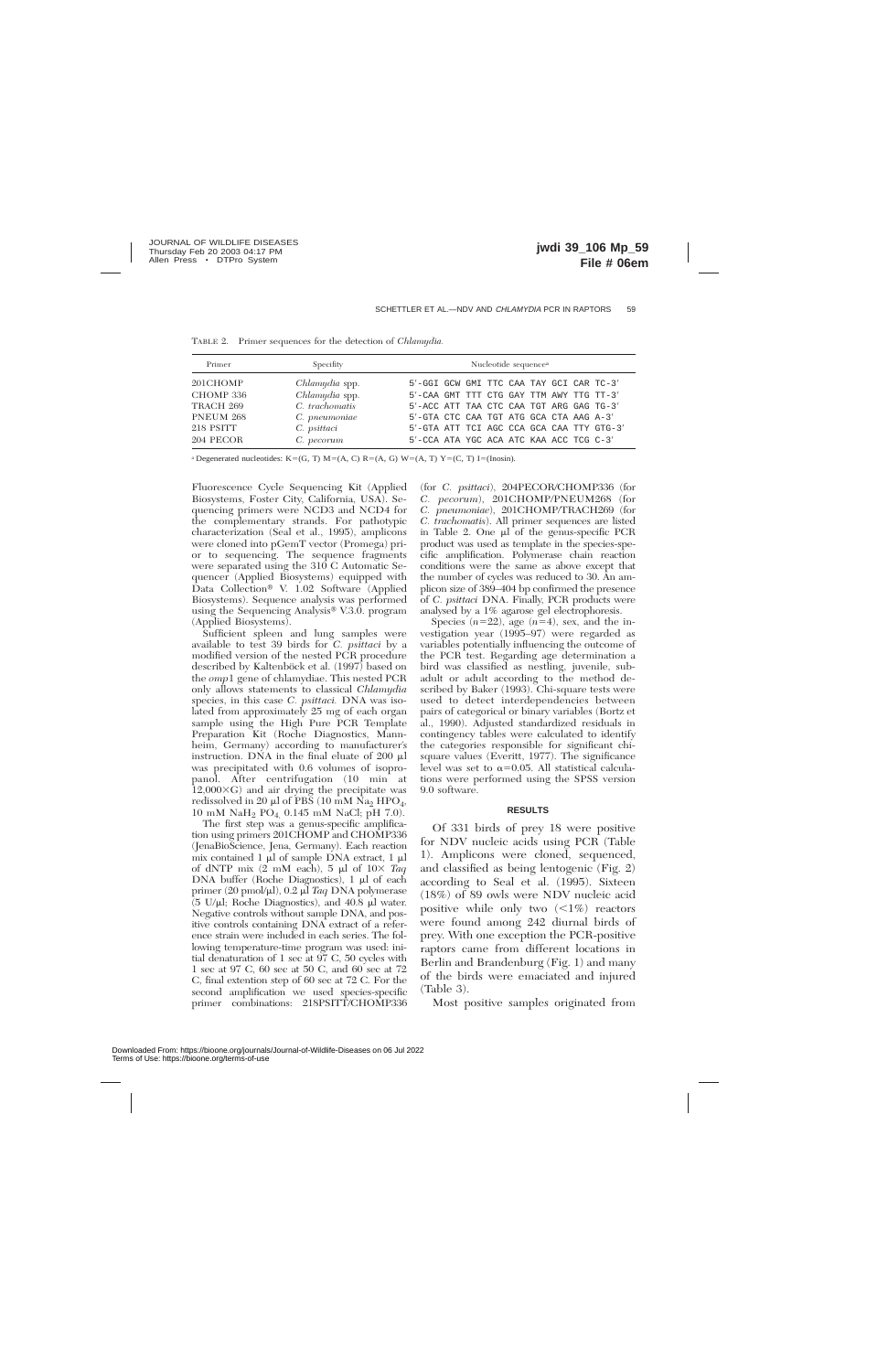

FIGURE 1. Distribution of raptors positive for NDV nucleic acids within study areas.  $\circ$  = one positive reactor; numbers indicate more than one finding.

barn owls (*Tyto alba,* 15 of 54; Table 1). Therefore, statistical analysis was restricted to this species. Age groups differed concerning the rate of NDV-positive samples  $(P=0.044, n=51)$  due to the aboveaverage number of positive nestlings (four of five, standardized residual  $sr=2.6$ ) compared to juvenile (one of ten), subadult (four of 13) and adult birds (six of 23). No difference was found between the three successive investigation years  $(P=0.400,$  $n=54$ ) and concerning sex ( $P=0.312$ ,  $n=40$ ).

*Chlamydia psittaci* DNA was detected in 29 (74%) of 39 tested raptors using PCR. Various raptor species were *C. psittaci* DNA positive (Table 1). Pathology of PCR reactors was available in five cases and varied from avian tuberculosis, lung edema, fractures, gout, blindness, and shock. None of the variables was found to be associated with the PCR result (species: *P*=0.248, *n*=39; sex: *P*=0.433, *n*=33; age: *P*=0.802, *n*=36; year: *P*=0.361, *n*=39).

#### **DISCUSSION**

Newcastle disease virus nucleic acid was detected in 18 of the tested birds. Most positive reactors were barn owls (28%); whereas only  $\langle 1\%$  of the tested diurnal birds of prey were NDV nucleic acid pos-

|         |  | La Sota* 50 VNIYTSSQTG SIJVKLLPNL PKDKEACAKA PLDAYNRTLT TLLTPLGESI 99 |  |  |
|---------|--|-----------------------------------------------------------------------|--|--|
| h.0.1   |  |                                                                       |  |  |
| b.0.2   |  |                                                                       |  |  |
| b.0.3   |  |                                                                       |  |  |
|         |  |                                                                       |  |  |
| La Sota |  | 100 RRIOESVTTS GGGROGRLIG AJTGGVALGV ATAAOJTAAA ALIOAKONAA NIL 152    |  |  |
| h.0.1   |  |                                                                       |  |  |
| b.0.2   |  |                                                                       |  |  |
| h, o, 3 |  |                                                                       |  |  |

FIGURE 2. Predicted amino acid sequence alignment of the 310 bp NDV-F-protein fragment. Sequences of three representative barn owl samples (b.o.) are shown. The fusion protein cleavage site is underlined. Despite an amino acid change at position 97 (glutamic acid is substituted by aspartic acid), all samples were classified as lentogenic according to Seal et al. (1995). \*Sequence from Seal et al. (1995).

itive. This difference might be explained by the close proximity of barn owls to human settlements (Rutschke, 1983). The lentogenic strain La Sota identified in the barn owls is extensively used as live vaccine for chickens throughout Germany. Manvell et al. (1997) isolated a La Sotalike virus from a peregrine falcon. It remains unclear why barn owls have come into contact with the NDV-strain La Sota more often than other species. The distribution of PCR positive reactors within the study area does not indicate a common origin of infection (Fig. 1). The following chain of events is conceivable and might provide a plausible explanation: ND vaccine is excreted by chickens after vaccination. Mice (*Mus musculus*), which have almost free access to chicken houses might be infected or mechanical carriers of ND vaccine. The predominant prey of barn owls are mice. La Sota strain is considered to be apathogenic for chickens and for free-living birds (Seal et. al. 1995). However, information about the pathogenicity of NDV-strains is based on chickens and cannot necessarily be transferred to other species such as raptors (Gylsdorff and Grimm, 1998). In general, ND is known to be fatal in owls (Winteroll, 1976) whereas in diurnal birds of the family *Accipitridae,* a mild course with low mortality can be observed (Heidenreich, 1978; Forbes, 1997). Nevertheless, Winteroll (1976) demonstrated that owls which were vaccinated intranasally with La Sota strain reacted with protective antibody production. However, Schettler et al. (2001) did not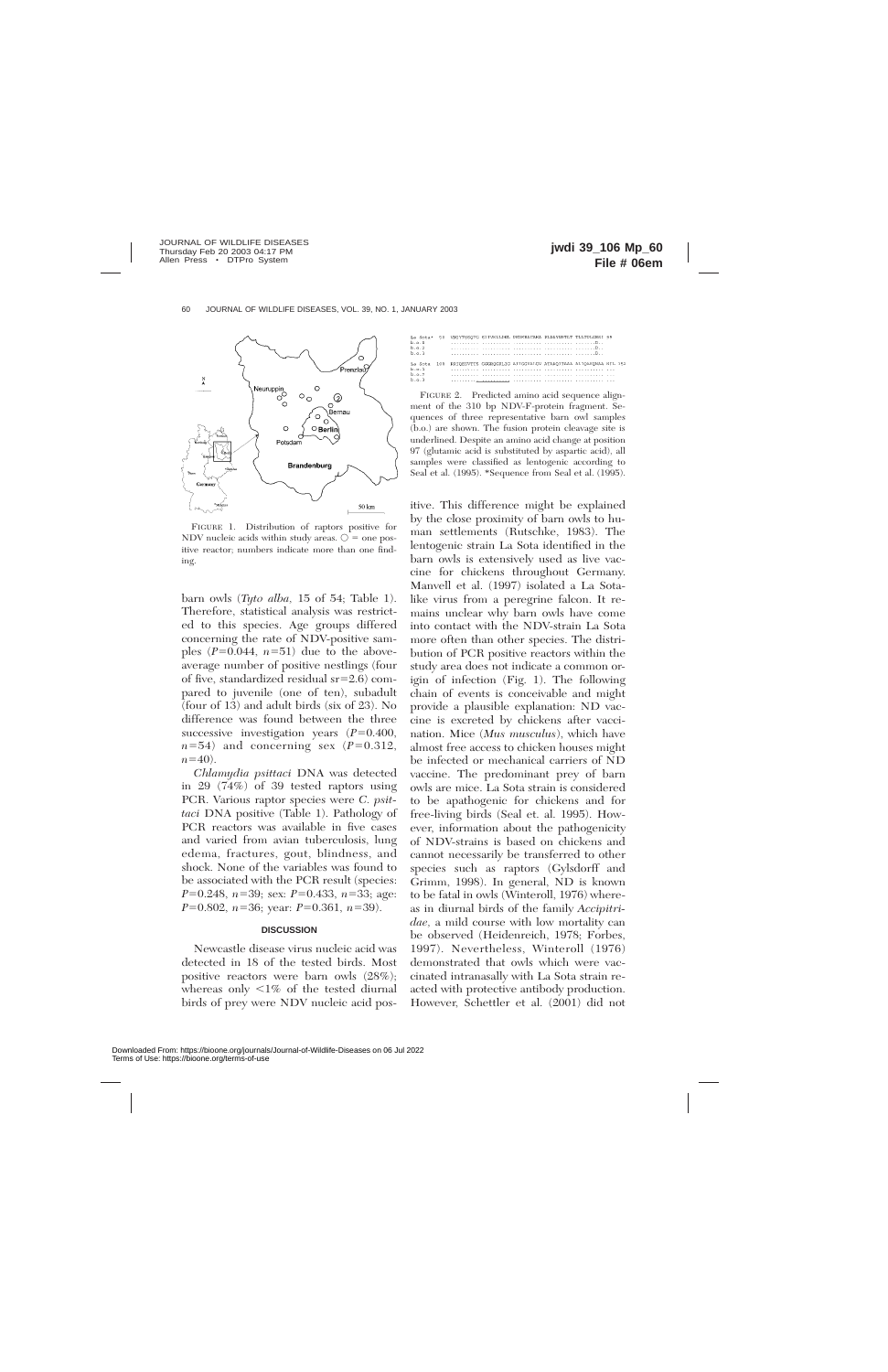| Species                                | Age                 | Sex            | Case history             | Pathologic findings                                        |
|----------------------------------------|---------------------|----------------|--------------------------|------------------------------------------------------------|
| Common buzzard (Buteo buteo)           | ad.ª                |                | Traffic accident         | Edema of lungs, hemorrhages of lungs and brain             |
| Eurasian kestrel (Falco tinnunculus)   | ್ದ                  | m <sup>c</sup> | Window crash             | Cachexia, enteritis                                        |
| Barn owl (Tyto alba)                   | immat. <sup>d</sup> |                | Found dead               | Cachexia, sharp injury of the neck, edema of lungs         |
| Barn owl                               | d.                  |                | $Jn$ known               | Hemorrhages of brain, multiple fractures, rupture of liver |
| Barn owl                               | ್ದ                  |                | Found dead               | Cachexia                                                   |
| Barn ow                                | immat.              |                | Found dead               | Emaciated, multiple fractures                              |
| Barn ow                                | $\vec{a}$           |                | Found dead               | Rupture of liver, hypovolemic shock                        |
| Barn ow                                | immat.              |                | Found dead               | Hemorrhages of lungs and brain, pelvic fracture            |
| Barn ow                                | ್ದ                  |                | Iraffic accident         | Hemorrhages of brain, blunt trauma                         |
| Barn ow                                | ್ಡ                  |                | Iraffic accident         | Cachexia                                                   |
| Barn ow                                | nestl. <sup>e</sup> |                | Died shortly after found | Cachexia                                                   |
| Barn ow                                | nestl.              |                | Found dead               | Cachexia                                                   |
| Barn owl                               | nestl.              |                | Found dead               | Cachexia                                                   |
| Barn owl                               | nestl.              |                | Found dead               | Cachexia                                                   |
| Barn owl                               | nestl.              |                | Died shortly after found | Cachexia                                                   |
| Barn owl                               | immat               |                | Found dead               | Edema and hemorrhages of lungs, cachexia                   |
| Barn owl                               | immat.              |                | Died shortly after found | Cachexia, hemorrhages of brain, skull trauma               |
| Tawny owl (Strix aluco)                | ಕ್ಷ                 |                | Found dead               | Myocarditis, hepatitis                                     |
| a Adult bird.<br>b Female.             |                     |                |                          |                                                            |
| <sup>c</sup> Male.                     |                     |                |                          |                                                            |
| d Immature bird.<br>e Niocelisco bisol |                     |                |                          |                                                            |

TABLE 3. Case history and pathologic findings of Newcastle disease nucleic acid positive raptors (n=18). TABLE 3. Case history and pathologic findings of Newcastle disease nucleic acid positive raptors (*n*518).

 Immature bird. Nestling bird.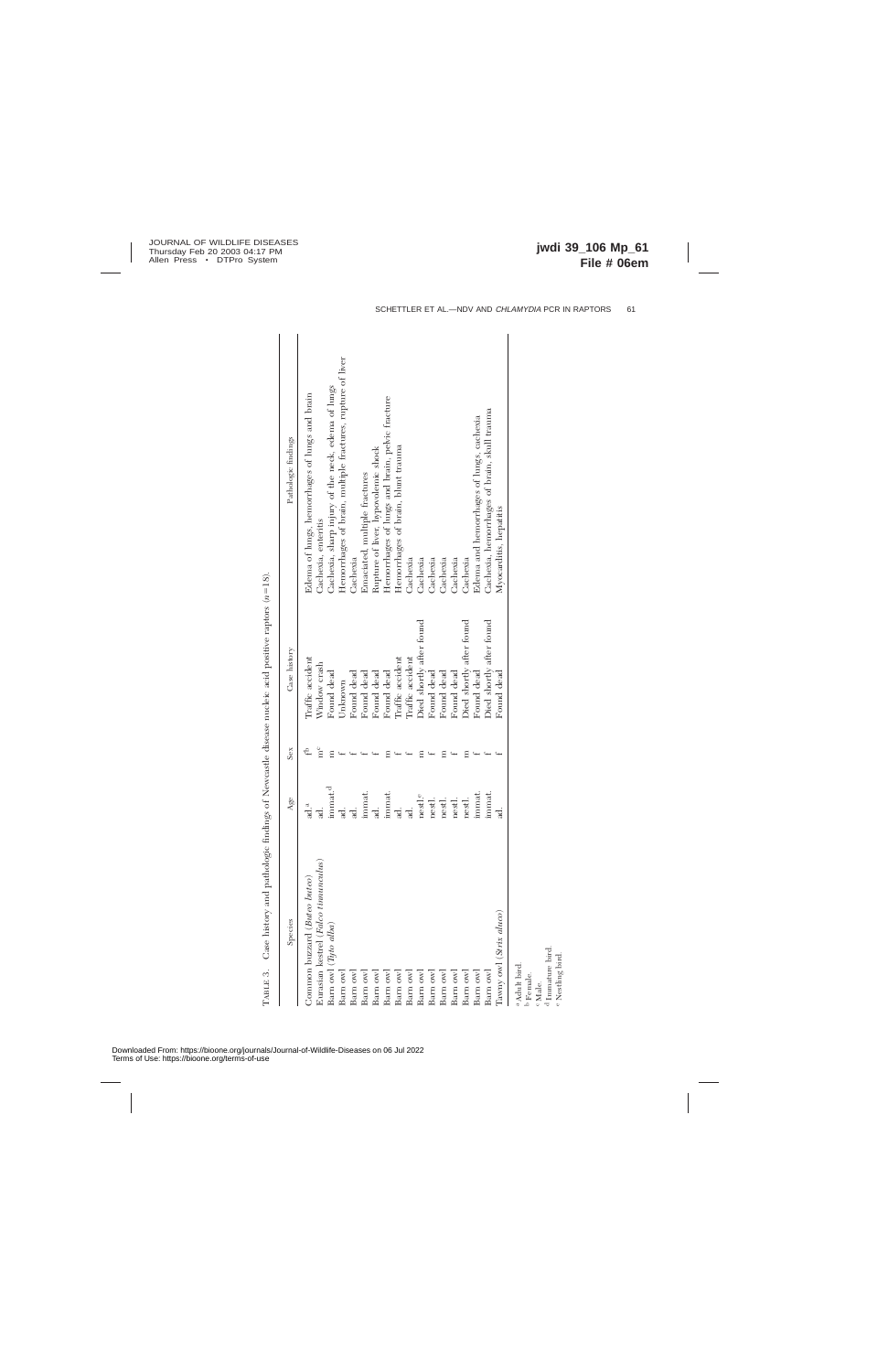detect NDV antibodies in 55 owls, among them 12 barn owls, from the same investigation area and periods, even though antibodies against NDV were found in 2% of free-living diurnal birds of prey.

The pathologic findings of the NDV nucleic acid positive raptors in the present study were nonspecific. However, NDV infected raptors often do not show any gross pathologic lesions (Chu et al., 1976). Therefore, it is unclear, whether the PCRpositive raptors died due to a NDV-infection or merely came into contact with NDV vaccine which might be apathogenic. Furthermore, it is not clear why significantly more nestling barn owls were PCRpositive.

This is the first extensive study of NDV in free-living birds of prey in eastern Germany. Even though no rare raptor species was positive for NDV (Table 1) a potential threat to these birds cannot be excluded.

*Chlamydia psittaci* DNA was detected in 74% of the 39 birds. These results correspond with investigations by Schettler et al. (2001) who detected antibodies against *C. psittaci* in 63% of free-living raptors from the same investigation area and period. Gerbermann and Korbel (1993) also detected *C. psittaci* antigen in 13% and antibodies in 85% of free-living birds of prey in southern Germany. Thus, *C. psittaci* appears to be common in free-living birds of prey in the study area. It remains unclear if the gross lesions found in five birds are correlated to an apparent *C. psittaci* infection. In general, adult birds often show an inapparent infection with *C. psittaci.* Nevertheless, the pathologic agent can still be shed. In young birds an acute, often fatal disease can be observed (Gerlach, 1994). It is possible that raptors may be reservoirs of *C. psittaci.* Staff handling raptors should be aware of this (Fowler et al., 1990; Anonymous, 1998a) and take appropriate precautions.

## **ACKNOWLEDGMENTS**

The authors wish to thank B. Kirsch, K. Hönig, and A. Schmidt for their technical as-

sistance, B. Thür for her support with establishing the PCR for NDV, and O. Krone for collecting organ samples.

## **LITERATURE CITED**

- ALEXANDER, D. J. 2000. Newcastle disease. *In* Manual of standards for diagnostic tests and vaccine, 4th Edition, Office International des Epizooties (OIE). www.oie.int/eng/normes/mmanual/a\_00036.htm.
- ANONYMOUS. 1998a. Chlamydiosis in wildlife workers. Wildlife Health Centre Newsletter. Canadian Cooperative Wildlife Health Center, Saskatoon, Saskatchewan, Canada 3: 3.
- -. 1998b. Rote Liste gefährdeter Tiere Deutschlands. Bundesamt für Naturschutz. Schriftenreihe für Landschaftspflege und Naturschutz Heft 55. BfN-Schriftenvertrieb im Landwirtschaftsverlag, Münster, Germany, 434 pp.
- BAKER, K. 1993. Identification guide to European non-passerines. BOT guide 24. Butler and Tanner LTD, London, UK, 332 pp.
- BORTZ, J., G. A. LIENERT, AND K. BOEHNKE. 1990. Verteilungsfreie Methoden in der Biostatistik. Springer Verlag, Berlin, Germany, 939 pp.
- CHU, H. P., E. W. TROW, A. G. GREENWOOD, A. R. JENNINGS, AND I. F. KEYMER. 1976. Isolation of Newcastle disease virus from birds of prey. Avian Pathology 5: 227–255.
- EVERITT, B. S. 1977. The analysis of contingency tables. Chapman and Hall, London, UK, 128 pp.
- FORBES, N. A. 1997. Disease risk with translocation of raptors into, out of and within Europe. Journal of the British Veterinary Zoological Society 2: 42–50.
- FOWLER, M. E., T. SCHULZ, A. ARDANS, B. REYNOLDS, AND D. BEHYMER. 1990. Chlamydiosis in captive raptors. Avian Diseases 34: 657–662.
- GERBERMANN, H., AND R. KORBEL. 1993. Zum Vorkommen von *Chlamydia psittaci* Infektionen bei Greifvögeln aus freier Wildbahn. Tierärztliche Praxis 21: 217–224.
- GERLACH, H. 1974. Wildvögel und Umweltschutz. Tierärztliche Praxis 2: 459–464.
- . 1994. Chlamydia. *In* Avian medicine: Principles and application. B. W. Ritchie, G. J. Harrison and L. R. Harrison (eds.). Wingers Publishing Inc., Lake Worth, Florida, 1384 pp.
- GYLSDORFF, I., AND F. GRIMM. 1998. Vogelkrankheiten, 2nd Edition, Eugen Ulmer Verlag, Stuttgart, Germany, 664 pp.
- HEIDENREICH, M. 1978. Newcastle-Krankheit bei Greifvögeln und Eulen, Vorkommen, Epizootiologie, Klinik, Diagnostik und Immunprophylaxe. Praktischer Tierarzt 9: 650–656.
- KALETA, E. F., AND C. BALDAUF. 1988. Newcastle disease in free-living and pet birds. *In* Newcastle disease, D. J. Alexander (ed.). Kluwer Academic Publishers, Boston, Massachusetts, pp. 197–246.
- KALTENBÖCK, B., N. SCHMEER, AND R. SCHNEIDER.